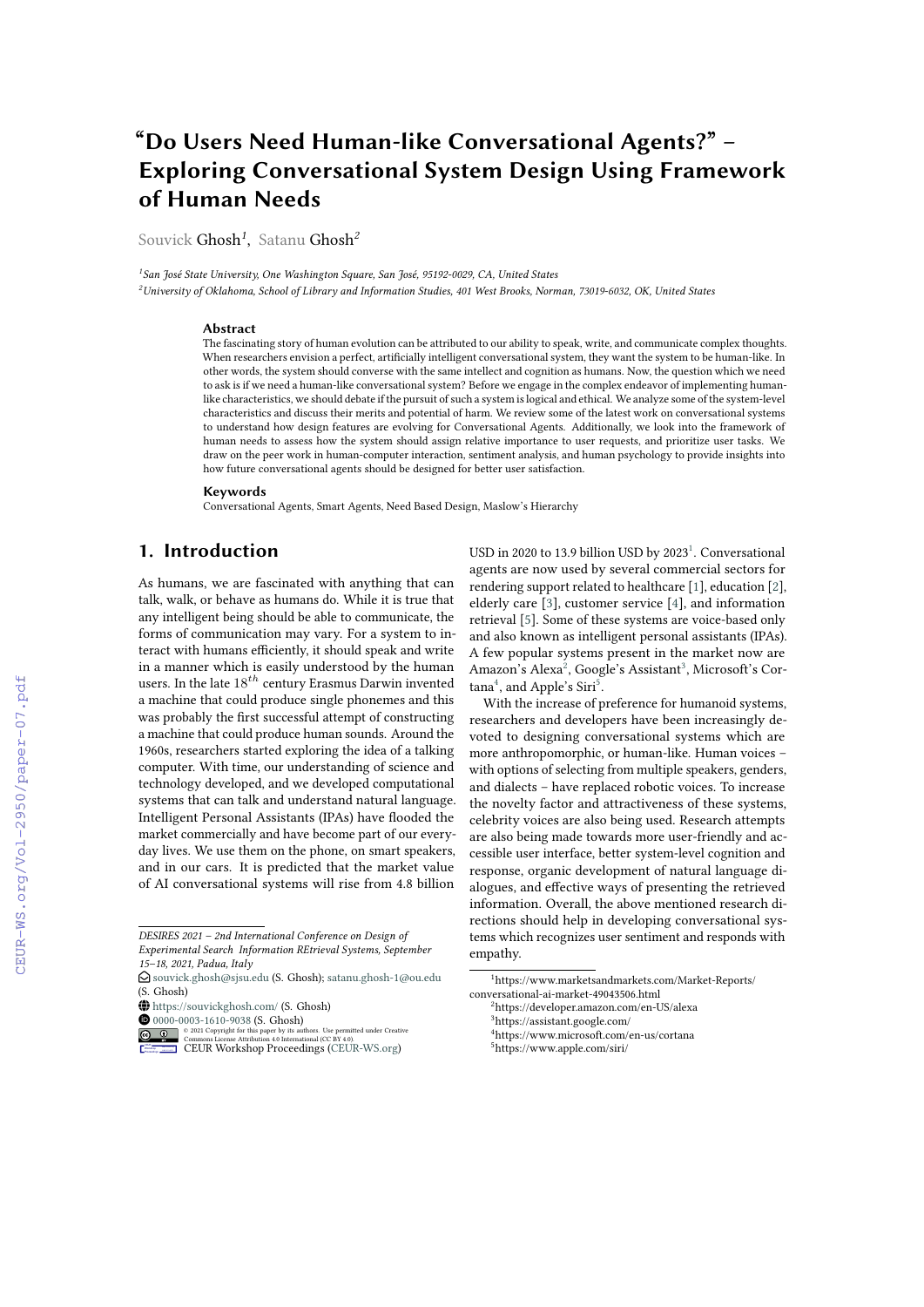Interaction between users and conversational systems are task- or goal-oriented, and often with a definite set of objectives. It could include but not be limited to controlling smart home devices – switching on the lights, setting an alarm, turning up the temperature. The users also prefer to 'talk' to the system, treating it as a human conversational partner. This type of user behavior could be encouraged by system novelty or user boredom. Evaluation of such task-based systems are often governed by the success or failure of the user tasks or fulfillment of the user objectives, therefore, the system needs to prioritize tasks of higher importance over others.

In this paper, we survey some of the latest papers exploring humanoid features for conversational systems. The review helps us assess the potential merits and harms of implementing the researched characteristics. Next, we use Maslow's hierarchy of human needs [\[6\]](#page-7-0) to suggest how the system should prioritize between multiple tasks and assign importance to different user needs. Lastly, we use some use case scenarios to demonstrate how the existing system may adversely affect the users' interaction experience.

The rest of the paper is organized as follows: In Section 2, we review some of the system-level human-like characteristics which were implemented in conversational agents. In Section 3, we look into Maslow's Need Hierarchy and its application in the design of conversational systems capable of prioritizing user tasks. Lastly, we present use case scenarios to highlight some of the issues with existing systems and how the need hierarchy could be utilized to mitigate them. In Section 4, we conclude the work and propose future directions.

## **2. Exploration of System-level Characteristics**

The popularity of conversational systems – where the conversation could be voice-based or text-based – can be largely attributed to their ability to understand and generate natural language dialogues. A successful design is one which seamlessly integrates with the environment and the system is almost invisible to the user. A major application of conversational systems is in information retrieval, where the user can approach the system with his query, and the system responds with the useful information. However, the user-system interaction in search systems is fraught with problems. First, the user has to represent his information need using a set of keywords (queries). Moreover, towards the beginning of the search session, the user is not cognizant of the exact nature of his information problem. The problem of cold start has been researched in the information community and the cognitive load placed on the user is far from ideal. Use of natural language should reduce the cognitive load of the user, who can explain his information need with long descriptions and more context.

The medium of interaction between the user and the system influences the design and application of the system. A text-based conversational system is referred to as a chatbot while a voice-based system is called a personal assistant (or intelligent personal assistant). Use of voice enables spoken systems to be used in hands-free and eyes-free situation, which is common while driving, cooking, or working out. All of these situations involve a primary task which is the focus of the user attention. The conversation is secondary and is employed to achieve simple tasks or question answering. A chatbot, however, allows collaboration among multiple users, and presentation of lists, images, and videos. Since text allows the user to scan, the system response can be longer and more detailed. A multimodal system like an embodied conversational agents (ECA) [\[7,](#page-7-1) [8,](#page-7-2) [9\]](#page-7-3) has a virtual face or body (artificially generated) – in addition to text or voice – and can therefore, communicate using facial expressions, gestures, body language, and non-verbal cues. The ability to display sentiment makes ECAs applicable to mental health domains where the system should be able to empathize and display emotions. The last decade have witnessed massive popularity of mobile devices, which has provided a perfect platform for voice-based system. Conversational systems have already found application in searching [\[10,](#page-7-4) [11\]](#page-7-5), flight booking services [\[12\]](#page-7-6), and vacation planning [\[13,](#page-7-7) [14\]](#page-7-8). To address loneliness in patients, conversational systems have also been deployed as conversation partners [\[1\]](#page-7-9). However, modern day conversational systems are still in a developing stage and more research is required before mimicking the complex nature of human-human conversations. In the following subsections, we look into some of the design aspects (or characteristics) introduced by researchers for different types of conversational systems.

#### **2.1. Personality**

Personality can be defined as a set of characteristics that determine how a person behaves or reacts to their environment. For characterizing human personalities, researchers often use the Big Five Model or the OCEAN model. The OCEAN [\[15,](#page-7-10) [16\]](#page-8-0) is an acronym composed of five different personality types: Openness, Conscientiousness, Extraversion, Agreeableness, and Neuroticism. Multiple studies [\[17,](#page-8-1) [18,](#page-8-2) [19\]](#page-8-3) have used this model to explain how personalities should be designed for conversational agents.

Braun et al. (2019) [\[20\]](#page-8-4) suggested that the user wants the agent to reflect the users' personality. Other studies found that extraversion is the most common user personality, which was also found in conversational agents. Neff et al. (2011) [\[21\]](#page-8-5) reported that the users sensed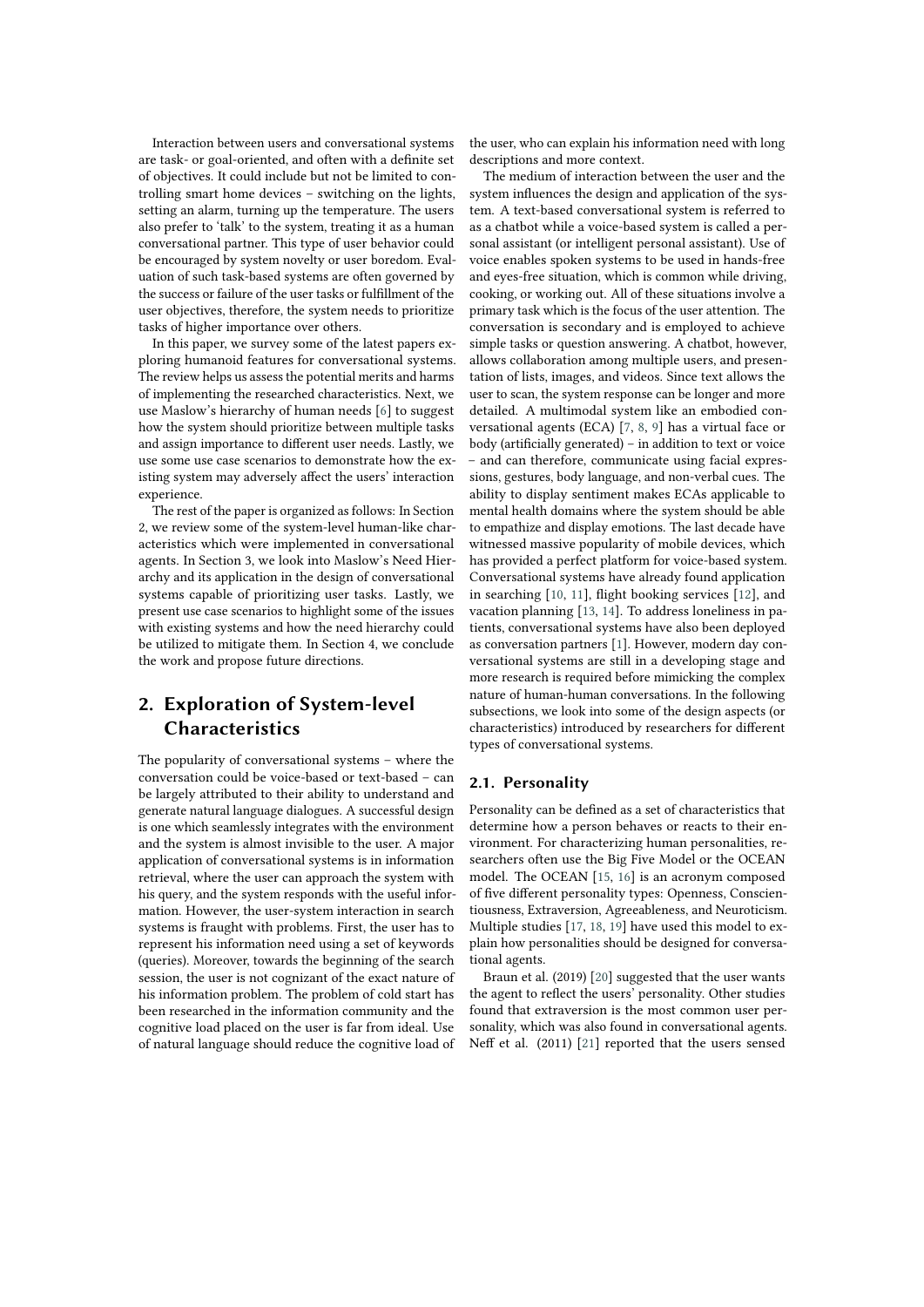neuroticism in the CA. However, many researchers feel that the OCEAN model is neither sufficient nor appropriate to model CA personalities and have proposed an alternate model of personalities [\[22\]](#page-8-6) – the Three-Factor Model [\[23\]](#page-8-7) – which is quite different from the OCEAN. Another study [\[24\]](#page-8-8) discusses how the language used by conversational agents can influence the way users perceive their personality. The locale and cultural practices also play an important role in how the users perceive the agent. Even slight variations of tone and acoustics can play an essential role in user perception. Kim et al. (2019) [\[25\]](#page-8-9) categorized personality traits into Common Trait, Distinctive Trait, and Neutral Trait. The channels of expression (of personality) were also divided into three categories: Ways of Providing Service, Types of Service, and Language & Appearance. The more popular and ubiquitous conversational agents like Alexa [\[26\]](#page-8-10) were designed to be smart, approachable, humble, enthusiastic, and helpful. In contrast, Siri was designed to be friendly and humble, but with an edge to her personality [\[27\]](#page-8-11).

#### **2.2. Empathy**

In any conversation, emotions indicate the level of engagement and satisfaction. Therefore, if we consider individual utterances, the emotions displayed should be considered while generating the agent response. Similarly, the emotion expressed in the agent response can influence the user engaged in the discourse. Empathy is an essential socio-emotional behavior for effective interpersonal communication. During a conversation, humans often exhibit affective empathy [\[28\]](#page-8-12) which can be defined as the human nature of automatic and unconscious mimicking of the other participants to match or mirror their emotions. On the other hand, for cognitive empathy [\[29\]](#page-8-13), we consider the perspective or mental state of the conversational partner before reacting. A general tendency of researchers is to create conversational agents which are sympathetic [\[30,](#page-8-14) [31\]](#page-8-15), supportive [\[32,](#page-8-16) [33\]](#page-8-17) or compassionate [\[34\]](#page-8-18). Few agents exhibit qualities like affective matching [\[35,](#page-8-19) [36\]](#page-8-20) and mirroring mechanism [\[37\]](#page-8-21). Complex models like the EMMA framework [\[38\]](#page-8-22) and the CARE framework [\[39\]](#page-8-23) have also been developed for agents. However, if we look at the existing state-of-theart assistants, they are not empathetic. Since empathy consists of multiple layers [\[40\]](#page-8-24), the implementation of complex empathetic expressions become extremely challenging. Integrating human-like empathetic responses in a conversational system could be thought of as a threelevel process: perspective-taking, context generation, and expression. Perspective-taking [\[41\]](#page-8-25) means understanding the views, beliefs, desires, and intentions of the user.

#### **2.3. Voice**

While voice is not a mandatory element in conversational agents, it makes the conversation more natural. Voice-based systems allow the users to multitask while performing a primary task (driving or cooking). Spoken dialogues are the natural form of communication and promote trust between the participants [\[42\]](#page-9-0). User comfort and satisfaction increase significantly when the user can trust the agent. Since emotion is an important aspect of the human-human conversation, and facial, bodily, or gestural expressions are not always available, the importance of voice is magnified in a user-agent interaction. Nunamaker et al. (2011) [\[43\]](#page-9-1) reported that users perceive certain gender to be more trustworthy, able, or likable. Therefore, in a voice-based environment, the choice of voice (male or female), the pitch, and the loudness can affect the user's perception of the agent. Also, by utilizing the acoustic and prosodic properties of voice, the agent can identify user emotions and express its feelings. Danielescu and Christian (2018) [\[24\]](#page-8-8) found that users want more control and would prefer to select the type of voice of the agent.

### **2.4. Embodiment**

In addition to voice, conversational agents can also have an artificially generated face or body. Research on embodied agents suggests that a body and voice can help users to socially accept an agent. The presence of verbal and non-verbal cues in embodied agents allows for the expression of empathy [\[25\]](#page-8-9) and emotions. Embodied agents – using multimodal channels – are perceived to be more socially present for the users [\[44,](#page-9-2) [45\]](#page-9-3). Some studies [\[8,](#page-7-2) [9\]](#page-7-3) claim that human-like intelligence can only be exhibited by artificially intelligent systems through non-verbal cues, and that is only possible when using an embodied conversational agent. Rheu et al. (2021) [\[46\]](#page-9-4) suggested that embodiment can make the agent more trustworthy.

Despite the affordances offered by embodied conversational agents, we must look at the potential of harm. Gender of the embodiment has also been a topic of discussion among researchers. While some researchers think that androgynous personas will contribute toward unbiased agents, others argue that humanizing agents will lead to better performance. User interactions with female embodied agents resulted in more sexual and swear words [\[47\]](#page-9-5). The effect of gender was also observed in other studies where the users perpetuated gender stereotypes specific to agent personality and roles [\[48,](#page-9-6) [49,](#page-9-7) [50,](#page-9-8) [51\]](#page-9-9). While embodied agents can be designed with the option to stop any gender manifestations [\[52\]](#page-9-10), it can also alienate the user from the agent and lead to fewer interactions.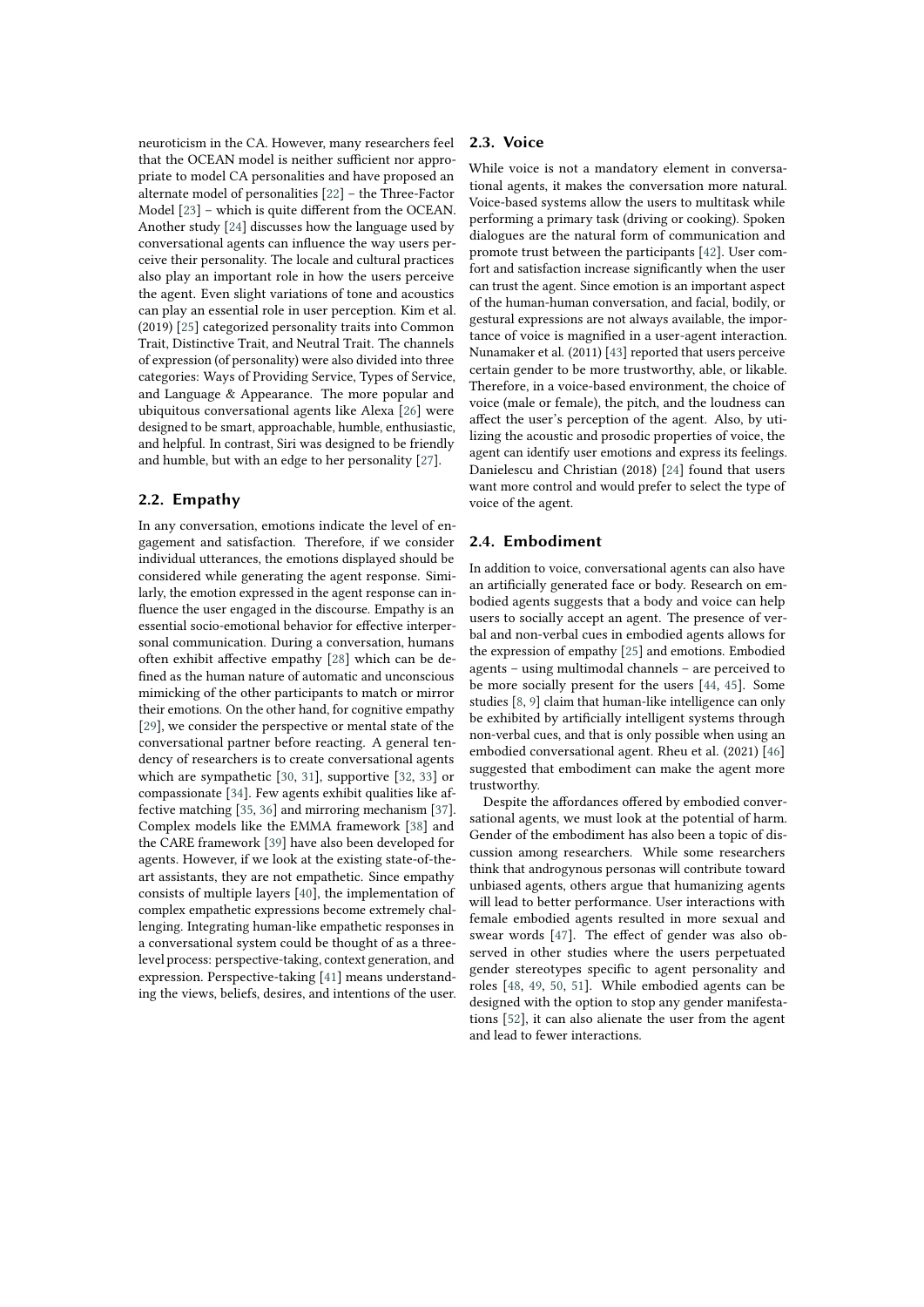#### **2.5. Ethics**

In any type of discourse, language is a primary component that reflects the political, sociological, and cultural conditions of a particular time [\[53\]](#page-9-11). The choice and usage of words are governed by the context, and the synchronic nature of language [\[54\]](#page-9-12). A word that is deemed acceptable at present may not be acceptable in the future. If we look at the word 'awful,' it has a negative meaning associated with it. However, it originated as a shortened form for "full of awe," which is a positive phrase (referring to something that inspires wonder). Therefore, a conversational agent cannot focus only on the linguistic aspects and ignore the socio-cultural contexts.

Ethics depends on four major factors: time, context, user perception, and user's socio-cultural aspects. Ethics in conversation involves knowing which words to use in a dialogue and which words to avoid. Modern-day conversational agents are deployed in the field of mental health [\[55\]](#page-9-13), where they talk to people and make them feel better. Since people with mental health issues are vulnerable, the conversation should be carefully structured to avoid hurting anyone's sentiments. Kretzschmar et al. (2019) [\[56\]](#page-9-14) discussed that such agents do not always consider the potential of harm.

Schlesinger et al. (2018) [\[57\]](#page-9-15) found that some agents use a collection of blacklisted words to detect undesirable speech and, therefore, deflect questions related to race. However, users often perceive this deflection as an endorsement of racial hate or nonchalance toward racial issues. When the user initiates an open-domain conversation on sexual harassment, some agents [\[58\]](#page-9-16) even responded with counter-aggression or flirtatious behavior. While such behavior can be attributed to training data, the developers cannot ignore the lack of ethics in existing conversational agents. Whittaker et al. (2018) [\[59\]](#page-9-17) and O'neil (2016) [\[60\]](#page-9-18) argue that the developers often ignore ethical considerations in favor of technical aspects. Conversational agents must be evaluated continuously or periodically to confirm that the systems are not behaving unethically. To use such agents in everyday life – where they interact with humans – the potential harm must be mitigated.

#### **2.6. Personalization & Privacy**

Increasing personalization allows the agent to behave uniquely for every user, tailoring the agent's decisions to the personality and preferences of the user. Personalization enables the agent to dynamically adapt to the user and make better recommendations, which increases user satisfaction [\[61,](#page-9-19) [62,](#page-9-20) [63\]](#page-9-21). Several studies have discussed how personalized agents can be more effective in healthcare [\[63\]](#page-9-21), libraries [\[61\]](#page-9-19), business [\[64\]](#page-9-22) and education [\[65\]](#page-9-23). The relevancy of results could be improved [\[66\]](#page-9-24), and

the dialogue style [\[67\]](#page-9-25) and voice parameters could be adjusted to meet the user's preferences.

Personalization efforts can be grouped under two broad categories. The agent has to either store information from every interactive session (implicit personalization) [\[68\]](#page-9-26) or ask the user a set of questions (explicit personalization) [\[69\]](#page-9-27) at the beginning of every session. The two approaches present a trade-off between convenience and privacy.

One important aspect of personalization is the resolution of conversational implicatures in human-agent dialogues. Conversational implicature is an important linguistic phenomenon that allows humans to imply meanings without clarifying them explicitly [\[70\]](#page-10-0). It helps to keep the conversation short and hedge negative emotions. Such implications are also common for users who are depressed or suicidal [\[7\]](#page-7-1). Yule (2020) [\[71\]](#page-10-1) shows how complex implications are difficult to understand, even in human-human conversations. Since existing agents lack sufficient cognition to interpret implications in human dialogues, they must ask clarifying questions and resolve ambiguities. Such clarifications increase the number of turns and may lower user engagement. One possible solution is to save dialogues from previous interactions with the user.

However, while personalization and implicature resolution will lead to better user experience, it comes at the cost of reduced privacy. Interactions with conversational agents – using natural free-form language – can lead to the disclosure of personal and sensitive information related to health, security, or finance. Saffarizadeh et al. (2017) [\[72\]](#page-10-2) believes that more users prefer privacy over personalized response. An acceptable solution would be to allow the users to decide how much personal information they want to share and their desired privacy levels. The agent should disclose all the signals it has collected from the user, both implicitly and explicitly. Also, the collected information should be encrypted to prevent unauthorized access. Should the user exercise the right to be forgotten, the agent must clear all the user's stored data. While this would alleviate privacy concerns, it adversely affects the personalization efforts. Any attempts by the agent to collect data without the user's consent could be perceived as a threat [\[73\]](#page-10-3) and reduce user satisfaction.

After an extensive exploration of existing literature on intelligent conversational agents, we identified one major shortcoming in current state-of-the-art systems. The inability of the agents to prioritize tasks is a major challenge for intelligent conversational agents. Therefore, in the following section, we propose a framework that can be used to prioritize user tasks.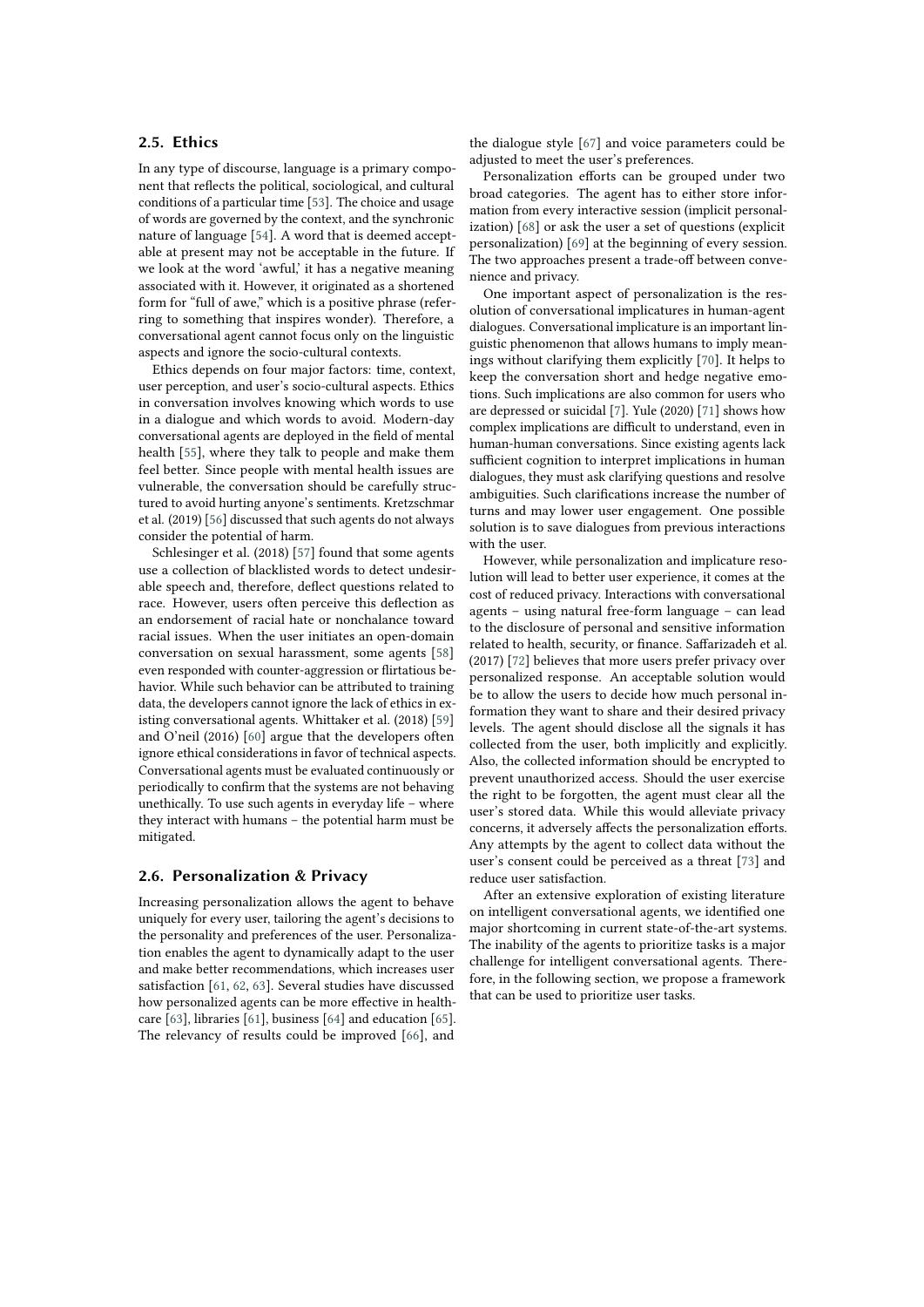## **3. Prioritization of User Tasks using Maslow's Need Hierarchy**

Our review of existing conversational systems highlighted that although several intelligent functionalities have been proposed and implemented in existing systems, the system design is still not ideal for context mediated behavior and task prioritization. Prioritizing tasks - by intelligent agents - is essential to guarantee a faster turnaround time with greater accuracy for tasks of higher priority which can ensure better user satisfaction. There exists a strong relationship between user satisfaction and the design of conversational systems. In order to widen the scope and application of these systems, it is essential to look into the human aspect of such systems in addition to the computational side. For example, insights from human psychology [\[74\]](#page-10-4) – such as the framework of human needs – could significantly improve the operationalization and functioning of conversational systems.

The development and design of any system is borne out of need to solve a problem, or to improve an existing solution. Therefore, any system design should concentrate on the needs of the end user and the potential of the system to satisfy those needs, either working on its own or in collaboration with the user.

Maslow [\[75\]](#page-10-5) looked into the story of human evolution and proposed a hierarchical framework to explain how different needs are prioritized by the human mind. The human mind is motivated by the instincts to survive, both as an individual and as a species. Therefore, it assigns varying levels of importance to the things around us. The level of satisfaction is higher if a higher order need is satisfied. For example, any primitive organism aims to secure the basic items which it needs to survive. This could include food, water, air, and temperature optimal for growth. This is no different for a human baby. Any potential threat to survival is met with the desire to fight or flight. As an organism evolves – evolution of life or a baby growing into an adult – the basic needs are supplemented by higher order needs. Such needs – which could be philanthropic, spiritual, or materialistic – are not replacements for basic needs. The fundamental needs are still important for survival but the higher order needs go beyond the needs of the self.

The tier-based structure of Maslow's Need Hierarchy contains five levels and is shown in Figure [1.](#page-4-0) The different levels in the hierarchy suggests that before an individual pursues any top-level needs, he must ensure that the fundamental needs (those related to survival) are satisfied. The two levels at the bottom represents psychological and safety needs which are essential for survival. This is followed by two more levels of psychological needs (love and esteem). Finally, we see the need self-actualization at the top. We explain these five levels in detail, along



<span id="page-4-0"></span>**Figure 1:** Maslow's Hierarchy of Needs.

with the three new levels which were added later.

• Physiological Needs:

The most primitive needs for any living organism (including humans) are to survive and grow. The requirements for sustaining life include food, water, air, and sleep. Once survival is ensured, the focus shifts to maintaining optimal conditions for growth.

Safety Needs:

Safety requirements are the second most important need for humans. This means safety for self and those who are closest to them. Safety is often connected to a known order. Therefore, any unpredictability or course of events which could pose a threat to life, or living conditions of an individual, is detrimental to the user experience and satisfaction.

• Community and Belonging:

For a majority of humans, their existence is not merely as an individual but as a part of a larger social group or community. Humans cherish the emotional connection and togetherness which they feel with their family, friends, colleagues, and romantic partners. Community and belonging needs allow humans to avoid loneliness and leads to psychological well-being. The transition from individual survival to community needs occurs only when there is no threat to the underlying need levels.

• Esteem Needs:

Esteem needs are related to the feeling of selfworth and can be broadly categorized into two categories: self-respect and respect from peers and community. Humans possess a strong desire to be accepted, appreciated, and validated by their social circles. They also value freedom and choice,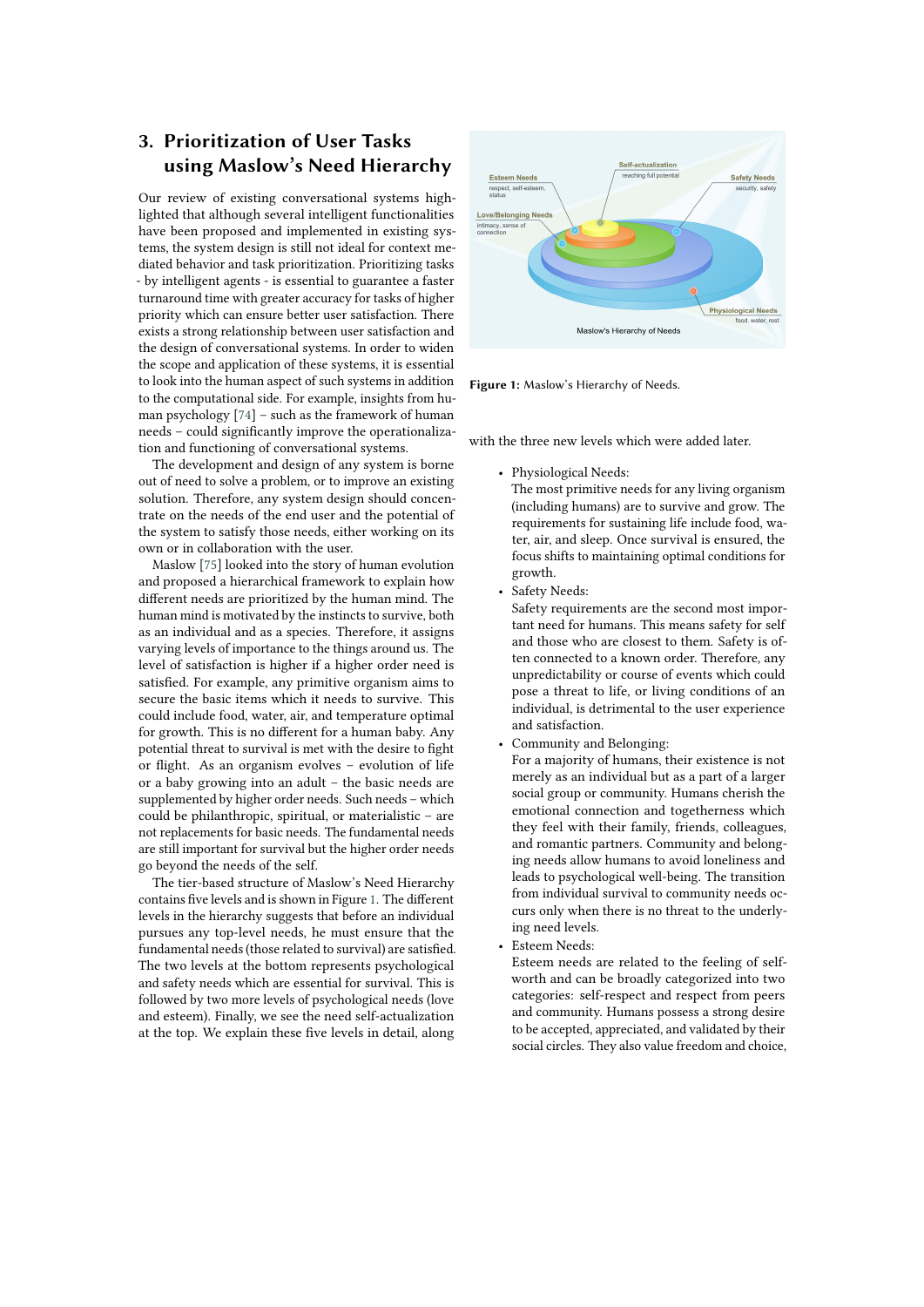and feeling confident and competent. A system should respect the esteem needs of the users as any action detrimental to esteem needs will likely lower the satisfaction levels of the user.

• Cognitive Needs:

While cognitive needs were not part of the initial need hierarchy, they were later added to the original five levels. These needs are the dominant reason why humans strive to acquire more knowledge and challenge their intellect by partaking in cognitively complex tasks.

• Aesthetic Needs:

Aesthetic needs were appended to the original need hierarchy. These needs are symbolic of the human fascination to create and appreciate beauty, artistic marvels.

• Self-Actualization:

In the original five-tiered need hierarchy, selfactualization was at the top of the hierarchical pyramid, which means that the fulfillment of this need is prioritized after all the lower level needs are met. Self-actualization is the urge to reach one's true potential and fulfill one's talents. The self-actualization needs could be fulfilled by gaining knowledge, receiving awards in one's domain of work, and fulfilling long- and short-term dreams. The achievements of goals by the individual are metrics to judge how well the needs were met.

• Self-Transcendence:

Like cognitive and aesthetic needs, selftranscendence was added later to the needs hierarchy. These needs are mostly spiritual in nature and connects the individual to a higher purpose or entity. Spiritual needs, which may or may not be connected to organized religion, transcend the materialistic pleasures and gives meaning to the life of individuals.

In the words of Maslow:

It is quite true that man lives by bread alone — when there is no bread. But what happens to man's desires when there is plenty of bread and when his belly is chronically filled? At once other (and "higher") needs emerge and these, rather than physiological hungers, dominate the organism. And when these in turn are satisfied, again new (and still "higher") needs emerge and so on. This is what we mean by saying that the basic human needs are organized into a hierarchy of relative prepotency. (Maslow, 1943, p. 375) [\[6\]](#page-7-0)

When Maslow [\[6\]](#page-7-0) proposed the hierarchical needs framework, he conceptualized the needs to be prioritized and fulfilled from bottom upwards. Therefore, only when the primary needs like hunger and thirst are satisfied, does the individual look for "higher" needs. There is also an inherent relationship between human motivation and needs. Maslow suggested that for the fundamental or basic needs (physiological and safety needs like air, water, food, shelter), as the deficiency increases, the motivation increases as well. Therefore, these needs as strongest motivators for any human being. However, the fulfillment of these needs results in decrease in motivation. A man who has sufficient bread to eat does not strive for more bread. Instead, they look for higher-order needs (love, esteem and self-actualization). However, fulfillment of higher needs does not lower motivation. Instead, motivation keeps increasing as these needs are being met. This explains why humans strive for more fame, money, and achievements, although they have enough.

While the framework of human needs proposed by Maslow is hierarchical, researchers have debated if the different levels are mutually exclusive. Also, how often are the different levels pursued simultaneously? When there is no food or water ('bread' as Maslow calls it), and hunger is the motivating factor, a man will prioritize the need for food above others. But that does not stop him from looking for a safe shelter, obtaining education, or looking for a better job. While the need levels may be clearly distinguishable from each other, the actions may not be. Certain actions may fulfill the lower-level needs in the short-term and higher-levels in the longer run. However, it can be agreed upon that social, cultural, and economic aspects (which are specific to every individual) governs how a human prioritizes the different needs. Deficiency in a lower-order need may act as a deterrent to pursue higher needs, but there are many exceptions. Many high-achieving individuals, the basic needs are sacrificed to fulfill esteem and self-actualization needs. For others, the needs are in a state of constant change throughout the life of the individual. The basic needs (in infants) are supplemented by safety and love needs (as they mature), and esteem and self-actualization needs (when adults). Certain life situations (financial hardship, health complications) may motivate some of the needs more than others but for every individual, there is a unique balance between the different needs. The needs framework, while being hierarchical, has varying amounts of overlap depending on the individual.

As we discussed in Section 2, many advanced features have been implemented in current conversational agents. Surprisingly, none of these features help to understand the context - from user utterance - and prioritize tasks accordingly. For example, the acoustic properties of user utterance changes with the user's mood and situation. Therefore, an intelligent agent should use such features to determine the context of the task. Subsequently, the contextual information can be utilized to decide on task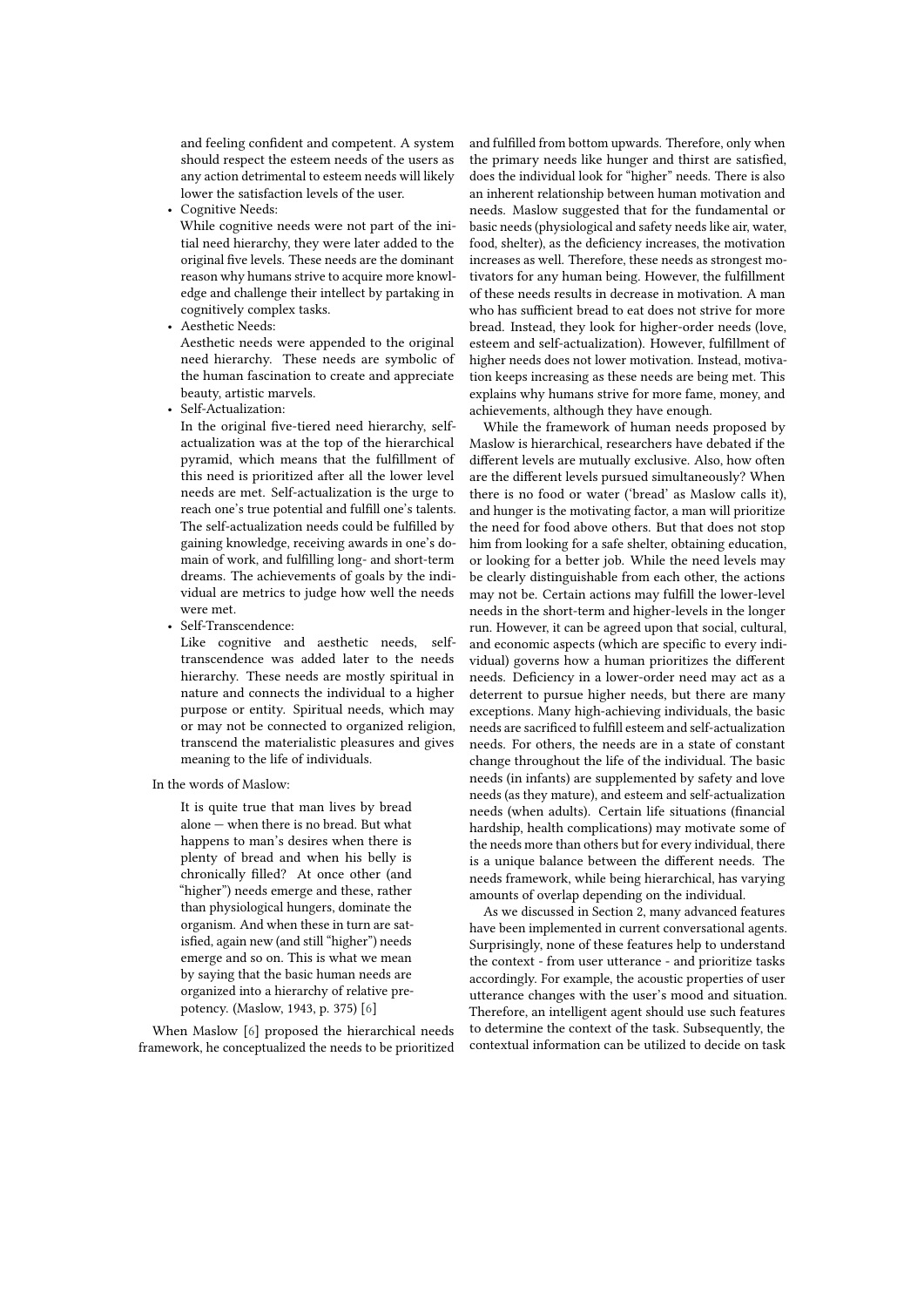priority and the agent action.

## **4. Use Case Scenarios with Voice-Based Conversational Systems**

In Section 2, we discussed the various human-like characteristics which the users desire of conversational agents. While each of those functionalities will require careful development (so as to avoid any potential for harm), the responses and urgency of the agent should consider the relative importance of human needs. Our exploration of Maslow's framework [\[6\]](#page-7-0) suggested the user have limited patience when their basic needs are threatened. The range of use cases could vary from an user looking for shelter homes, community food kitchens to another looking for a nearby restaurant. The physiological needs have varying degrees of importance and the users need the agent to be empathetic to their problem. The safety needs are high priority too as the agent needs to react and alert law enforcement in case of a breach. For critical and emergency needs (such as requests for ambulance, or suicide support) which could result in physical harm, the agent response should be swift and accurate. When the needs are of higher-order (love or esteem needs), the user tolerance for system inefficiency is higher. However, the system should still try to maximize the user satisfaction, be empathetic and polite, and take accountability for unsuccessful sessions.

Let us look at some of the user-agent interactions, using hypothetical situations developed based on the needs hierarchy. The agent responses are based on observations of commercial voice-based personal assistants for various search tasks.

• Situation 1: Samantha is driving and wants to find a vegan restaurant near her next stop. She prefers the restaurant to be rated four star or above. Need: Physiological (Hunger)

Samantha: Hey <agent-name>, can you find a vegan restaurant near <city-name> and which is rated more than four stars?

Agent: This is what I found <list of restaurants which is read out loud>

User experience: Samantha found the list hard to navigate while driving. So she had to stop her car and search the restaurant on her phone. It is likely that she will never use the agent in future for a similar task.

• Situation 2: Kevin wakes up at night and realizes someone is trying to break into his house. He needs to contact law enforcement immediately. Need: Safety (Physical and Economic Harm) Kevin: Hey <agent-name>, can you call 911? There is a break in. Agent: Sorry, I do not understand. User experience: Kevin realized that the agent is failing to recognize his panicked voice. He found his phone to call law enforcement.

Situation 3: Tarek is lonely and struggling with health issues. He decides to talk to the agent about his health condition.

Need: Love and Belonging (Emotional Support) Kevin: Hey <agent-name>, I am having trouble with <starts to explain his medical problem> Agent: <cuts him off> This is what I found. User experience: Tarek is upset because the agent not only failed to maintain conversation but interrupted him and provided irrelevant information. There is strong probability that he will not use the agent in the future.

• Situation 4: Tina is not a native speaker of English but prides herself in being fluent in English. She is trying a personal assistant for the first time. Need: Esteem (self)

Tina: Hey <agent-name>, can you tell me how the weather is going to be for the rest of the week? Agent: Sorry, I do not understand.

Tina: Hey <agent-name>, can you tell me how the weather is going to be for the rest of the week? Agent: Sorry, I do not understand.

User experience: Tina feels upset that the system has failed to recognize her commands because of her non-native English accent. It hurts her selfesteem as it is an indirect criticism of her fluency in English.

While the example provided above are hypothetical in nature, our experience interacting with conversational agents are fraught with similar problems. The agent responses do not follow the norms of human conversation and the user experience is unsatisfactory. As the novelty wears off, the user realizes the inability of the system to fulfill their needs, and therefore, stops using the agent. Therefore, future systems should be developed with a focus on the relative importance of user needs.

### **5. Conclusion**

In this paper, we discussed the design aspects of conversational agents using the lens of human needs. While modern day agents are becoming increasingly humanoid, it is relevant and timely to discuss if the various human-like functionalities are required in these systems. In the first half of the paper, we explored the benefits and drawbacks of some system characteristics (like personality, empathy, ethics, voice, embodiment, personalization, and privacy). The interactions between conversational agents and human users are borne out of some need and are therefore,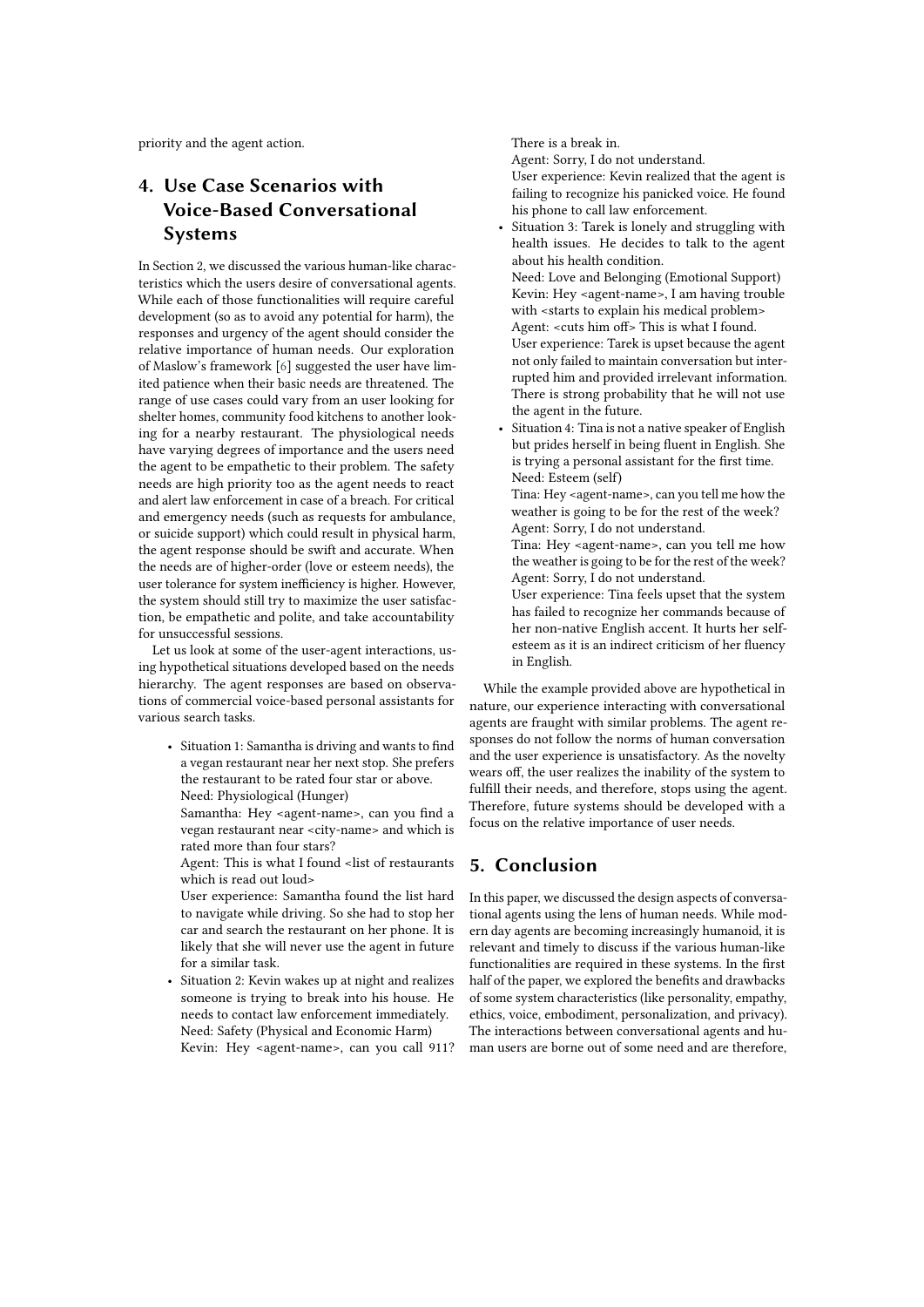task- or goal-oriented. The user satisfaction is dependant on the fulfillment of the user objectives, in other words, the success or failure of the tasks. Therefore, we have looked into the hierarchical framework of human needs to suggest how an artificially intelligent system should assign relative importance to the user tasks. We discussed how the user needs, the system performance, and the user satisfaction are directly related to each other. Conversational agents – both audio and text-based – can be used for a varied number of tasks, such as searching for food or medical help online (physiological need), contacting law enforcement over email, phone, or contact forms (safety needs), accessing chat and social media applications (love and belonging needs), or advancing education (self-actualization). The interface design is important for any human-system interaction, and the success of the conversational agents will depend on their usefulness to the user.

The human needs framework should allow the agent to distinguish between various strata of human needs and their importance. When users interact with the system, their utterances can be associated with different levels of need. A system should be designed so that the system actions – tone, pitch, word choice, urgency, and response style – is synchronous to the importance of the user utterance. We presented some examples of user-agent conversation which highlights how the agent response is neutral towards the importance of the user needs. The failure of the agent to assign importance to some critical tasks could frustrate users and make them abandon using the system in future. By leveraging the insights from human psychology – the human needs – the system designers can make future systems more user-friendly and hence, commercially successful.

One of the limitations of our paper is the theoretical nature of it. While we present some possible use case scenarios, we would like to analyze some user-system interaction data to see how the user needs influenced the overall experience of the users. Another possible direction would be to predict the user needs using the chat transcripts.

### **References**

- <span id="page-7-9"></span>[1] G. I. Winata, O. Kampman, Y. Yang, A. Dey, P. Fung, Nora the empathetic psychologist., in: INTER-SPEECH, 2017, pp. 3437–3438.
- [2] Y.-C. Lee, W.-T. Fu, Supporting peer assessment in education with conversational agents, in: Proceedings of the 24th International Conference on Intelligent User Interfaces: Companion, 2019, pp.  $7 - 8$
- [3] S. Kopp, M. Brandt, H. Buschmeier, K. Cyra, F. Freigang, N. Krämer, F. Kummert, C. Opfermann,

K. Pitsch, L. Schillingmann, et al., Conversational assistants for elderly users–the importance of socially cooperative dialogue, in: Proceedings of the AA-MAS Workshop on Intelligent Conversation Agents in Home and Geriatric Care Applications co-located with the Federated AI Meeting, volume 2338, 2018.

- [4] U. Gnewuch, S. Morana, A. Maedche, Towards designing cooperative and social conversational agents for customer service., in: ICIS, 2017.
- [5] S. Barko-Sherif, D. Elsweiler, M. Harvey, Conversational agents for recipe recommendation, in: Proceedings of the 2020 Conference on Human Information Interaction and Retrieval, 2020, pp. 73–82.
- <span id="page-7-0"></span>[6] A. H. Maslow, A theory of human motivation., Psychological review 50 (1943) 370.
- <span id="page-7-1"></span>[7] T. Bickmore, H. Trinh, R. Asadi, S. Olafsson, Safety first: conversational agents for health care, in: Studies in Conversational UX Design, Springer, 2018, pp. 33–57.
- <span id="page-7-2"></span>[8] J. Cassell, T. Bickmore, M. Billinghurst, L. Campbell, K. Chang, H. Vilhjálmsson, H. Yan, Embodiment in conversational interfaces: Rea, in: Proceedings of the SIGCHI conference on Human Factors in Computing Systems, 1999, pp. 520–527.
- <span id="page-7-3"></span>[9] J. Cassell, Embodied conversational agents: representation and intelligence in user interfaces, AI magazine 22 (2001) 67–67.
- <span id="page-7-4"></span>[10] P. B. Brandtzaeg, A. Følstad, Why people use chatbots, in: International conference on internet science, Springer, 2017, pp. 377–392.
- <span id="page-7-5"></span>[11] S. Mallios, N. Bourbakis, A survey on human machine dialogue systems, in: 2016 7th international conference on information, intelligence, systems & applications (iisa), IEEE, 2016, pp. 1–7.
- <span id="page-7-6"></span>[12] M. Dubiel, M. Halvey, L. Azzopardi, S. Daronnat, Investigating how conversational search agents affect user's behaviour, performance and search experience, in: The second international workshop on conversational approaches to information retrieval, 2018.
- <span id="page-7-7"></span>[13] S. Shiga, H. Joho, R. Blanco, J. R. Trippas, M. Sanderson, Modelling information needs in collaborative search conversations, in: Proceedings of the 40th international acm sigir conference on research and development in information retrieval, 2017, pp. 715– 724.
- <span id="page-7-8"></span>[14] S. Kopp, L. Gesellensetter, N. C. Krämer, I. Wachsmuth, A conversational agent as museum guide–design and evaluation of a realworld application, in: International workshop on intelligent virtual agents, Springer, 2005, pp. 329–343.
- <span id="page-7-10"></span>[15] J. M. Digman, Personality structure: Emergence of the five-factor model, Annual review of psychology 41 (1990) 417–440.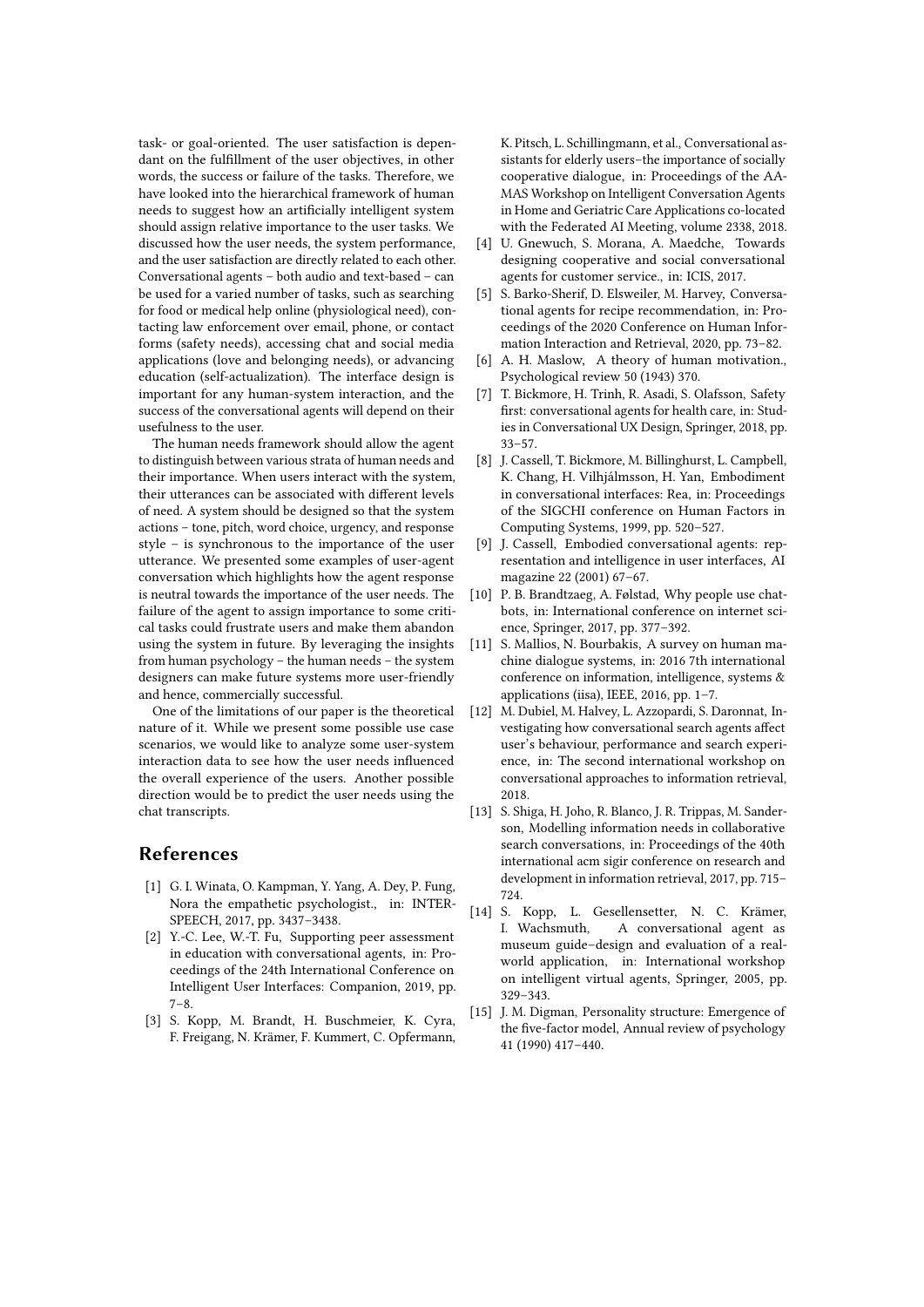- <span id="page-8-0"></span>[16] R. R. McCrae, O. P. John, An introduction to the five-factor model and its applications, Journal of personality 60 (1992) 175–215.
- <span id="page-8-1"></span>[17] A. Cafaro, H. H. Vilhjálmsson, T. Bickmore, D. Heylen, K. R. Jóhannsdóttir, G. S. Valgarðsson, First impressions: Users' judgments of virtual agents' personality and interpersonal attitude in first encounters, in: International conference on intelligent virtual agents, Springer, 2012, pp. 67–80.
- <span id="page-8-2"></span>[18] K. Isbister, C. Nass, Consistency of personality in interactive characters: verbal cues, non-verbal cues, and user characteristics, International journal of human-computer studies 53 (2000) 251–267.
- <span id="page-8-3"></span>[19] B. Krenn, B. Endrass, F. Kistler, E. André, Effects of language variety on personality perception in embodied conversational agents, in: International Conference on Human-Computer Interaction, Springer, 2014, pp. 429–439.
- <span id="page-8-4"></span>[20] M. Braun, A. Mainz, R. Chadowitz, B. Pfleging, F. Alt, At your service: Designing voice assistant personalities to improve automotive user interfaces, in: Proceedings of the 2019 CHI Conference on Human Factors in Computing Systems, 2019, pp. 1–11.
- <span id="page-8-5"></span>[21] M. Neff, N. Toothman, R. Bowmani, J. E. F. Tree, M. A. Walker, Don't scratch! self-adaptors reflect emotional stability, in: International Workshop on Intelligent Virtual Agents, Springer, 2011, pp. 398–411.
- <span id="page-8-6"></span>[22] S. T. Völkel, R. Schoedel, D. Buschek, C. Stachl, V. Winterhalter, M. Bühner, H. Hussmann, Developing a personality model for speech-based conversational agents using the psycholexical approach, in: Proceedings of the 2020 CHI Conference on Human Factors in Computing Systems, 2020, pp. 1–14.
- <span id="page-8-7"></span>[23] S. B. Eysenck, H. J. Eysenck, Crime and personality: An empirical study of the three-factor theory, The British Journal of Criminology 10 (1970) 225–239.
- <span id="page-8-8"></span>[24] A. Danielescu, G. Christian, A bot is not a polyglot: Designing personalities for multi-lingual conversational agents, in: Extended Abstracts of the 2018 CHI Conference on Human Factors in Computing Systems, 2018, pp. 1–9.
- <span id="page-8-9"></span>[25] H. Kim, D. Y. Koh, G. Lee, J.-M. Park, Y.-k. Lim, Designing personalities of conversational agents, in: Extended Abstracts of the 2019 CHI Conference on Human Factors in Computing Systems, 2019, pp.  $1 - 6$ .
- <span id="page-8-10"></span>[26] B. F. Rubin, 2017, Alexa, be more human. Inside Amazon's effort to make its voice assistant smarter, chattier, and more like you. Retrieved January 05 (2018).
- <span id="page-8-11"></span>[27] G. Fowler, Are smartphones becoming smart alecks, Wall Street Journal 15 (2011).
- <span id="page-8-12"></span>[28] S. H. Losoya, N. Eisenberg, Affective empathy. (2001).
- <span id="page-8-13"></span>[29] A. Smith, Cognitive empathy and emotional empathy in human behavior and evolution, The Psychological Record 56 (2006) 3–21.
- <span id="page-8-14"></span>[30] S. D'mello, A. Graesser, Autotutor and affective autotutor: Learning by talking with cognitively and emotionally intelligent computers that talk back, ACM Transactions on Interactive Intelligent Systems (TiiS) 2 (2013) 1–39.
- <span id="page-8-15"></span>[31] R. Looije, M. A. Neerincx, F. Cnossen, Persuasive robotic assistant for health self-management of older adults: Design and evaluation of social behaviors, International Journal of Human-Computer Studies 68 (2010) 386–397.
- <span id="page-8-16"></span>[32] O. Perski, D. Crane, E. Beard, J. Brown, Does the addition of a supportive chatbot promote user engagement with a smoking cessation app? an experimental study, Digital health 5 (2019) 2055207619880676.
- <span id="page-8-17"></span>[33] S. K. D'Mello, B. Lehman, A. Graesser, A motivationally supportive affect-sensitive autotutor, in: New perspectives on affect and learning technologies, Springer, 2011, pp. 113–126.
- <span id="page-8-18"></span>[34] M. Lee, S. Ackermans, N. van As, H. Chang, E. Lucas, W. IJsselsteijn, Caring for vincent: a chatbot for self-compassion, in: Proceedings of the 2019 CHI Conference on Human Factors in Computing Systems, 2019, pp. 1–13.
- <span id="page-8-19"></span>[35] C. Smith, N. Crook, J. Boye, D. Charlton, S. Dobnik, D. Pizzi, M. Cavazza, S. Pulman, R. S. De La Camara, M. Turunen, Interaction strategies for an affective conversational agent, in: International Conference on Intelligent Virtual Agents, Springer, 2010, pp. 301–314.
- <span id="page-8-20"></span>[36] M. Skowron, H. Pirker, S. Rank, G. Paltoglou, J. Ahn, S. Gobron, No peanuts! affective cues for the virtual bartender, in: Twenty-fourth international FLAIRS conference, 2011.
- <span id="page-8-21"></span>[37] M. Smith, Empathy, expansionism, and the extended mind, Empathy: Philosophical and psychological perspectives 1 (2011).
- <span id="page-8-22"></span>[38] H. Boukricha, I. Wachsmuth, M. N. Carminati, P. Knoeferle, A computational model of empathy: Empirical evaluation, in: 2013 Humaine Association Conference on Affective Computing and Intelligent Interaction, IEEE, 2013, pp. 1–6.
- <span id="page-8-23"></span>[39] S. W. McQuiggan, J. L. Robison, R. Phillips, J. C. Lester, Modeling parallel and reactive empathy in virtual agents: an inductive approach., in: AAMAS (1), Citeseer, 2008, pp. 167–174.
- <span id="page-8-24"></span>[40] A. Paiva, I. Leite, H. Boukricha, I. Wachsmuth, Empathy in virtual agents and robots: a survey, ACM Transactions on Interactive Intelligent Systems (TiiS) 7 (2017) 1–40.
- <span id="page-8-25"></span>[41] S. Wu, B. Keysar, The effect of culture on perspective taking, Psychological science 18 (2007) 600– 606.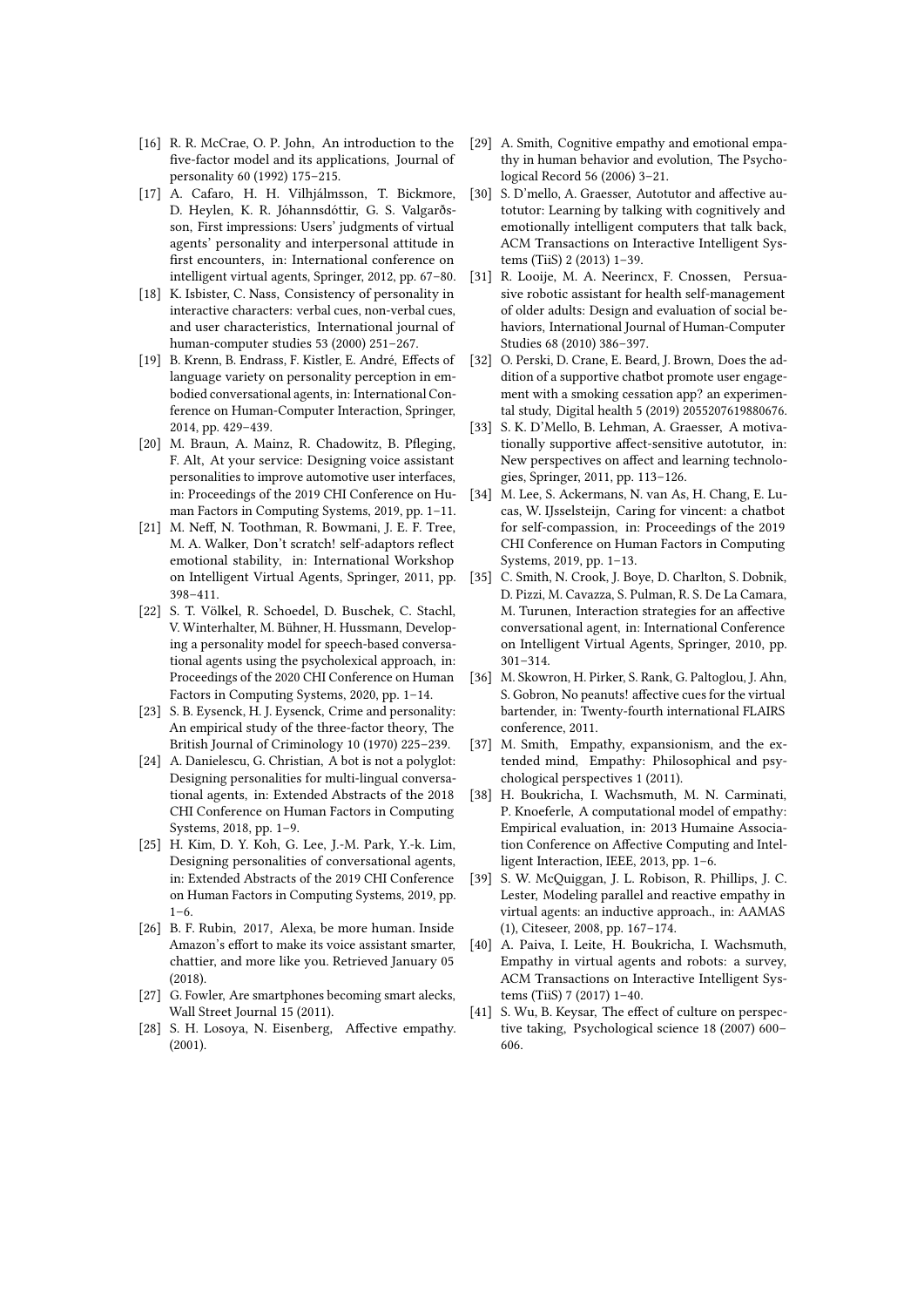- <span id="page-9-0"></span>[42] A. C. Elkins, D. C. Derrick, The sound of trust: voice as a measurement of trust during interactions with embodied conversational agents, Group decision and negotiation 22 (2013) 897–913.
- <span id="page-9-1"></span>[43] J. F. Nunamaker, D. C. Derrick, A. C. Elkins, J. K. Burgoon, M. W. Patton, Embodied conversational agent-based kiosk for automated interviewing, Journal of Management Information Systems 28 (2011) 17–48.
- <span id="page-9-2"></span>[44] W. A. Bainbridge, J. Hart, E. S. Kim, B. Scassellati, The effect of presence on human-robot interaction, in: RO-MAN 2008-The 17th IEEE International Symposium on Robot and Human Interactive Communication, IEEE, 2008, pp. 701–706.
- <span id="page-9-3"></span>[45] J. Kennedy, P. Baxter, T. Belpaeme, Comparing robot embodiments in a guided discovery learning interaction with children, International Journal of Social Robotics 7 (2015) 293–308.
- <span id="page-9-4"></span>[46] M. Rheu, J. Y. Shin, W. Peng, J. Huh-Yoo, Systematic review: Trust-building factors and implications for conversational agent design, International Journal of Human–Computer Interaction 37 (2021) 81–96.
- <span id="page-9-5"></span>[47] S. Brahnam, A. De Angeli, Gender affordances of conversational agents, Interacting with Computers 24 (2012) 139–153.
- <span id="page-9-6"></span>[48] Y. Kim, A. L. Baylor, E. Shen, Pedagogical agents as learning companions: the impact of agent emotion and gender, Journal of Computer Assisted Learning 23 (2007) 220–234.
- <span id="page-9-7"></span>[49] B. Tay, Y. Jung, T. Park, When stereotypes meet robots: the double-edge sword of robot gender and personality in human–robot interaction, Computers in Human Behavior 38 (2014) 75–84.
- <span id="page-9-8"></span>[50] M. X. Zhou, G. Mark, J. Li, H. Yang, Trusting virtual agents: The effect of personality, ACM Transactions on Interactive Intelligent Systems (TiiS) 9 (2019) 1– 36.
- <span id="page-9-9"></span>[51] R. M. Schuetzler, J. S. Giboney, G. M. Grimes, J. F. Nunamaker Jr, The influence of conversational agent embodiment and conversational relevance on socially desirable responding, Decision Support Systems 114 (2018) 94–102.
- <span id="page-9-10"></span>[52] E. Ruane, A. Birhane, A. Ventresque, Conversational ai: Social and ethical considerations., in: AICS, 2019, pp. 104–115.
- <span id="page-9-11"></span>[53] R. Jones, Communication in the real world: An introduction to communication studies, The Saylor Foundation, 2013.
- <span id="page-9-12"></span>[54] F. De Saussure, Course in general linguistics, Columbia University Press, 2011.
- <span id="page-9-13"></span>[55] D. D. Luxton, Ethical implications of conversational agents in global public health, Bulletin of the World Health Organization 98 (2020) 285.
- <span id="page-9-14"></span>[56] K. Kretzschmar, H. Tyroll, G. Pavarini, A. Manzini, I. Singh, N. Y. P. A. Group, Can your phone be your

therapist? young people's ethical perspectives on the use of fully automated conversational agents (chatbots) in mental health support, Biomedical informatics insights 11 (2019) 1178222619829083.

- <span id="page-9-15"></span>[57] A. Schlesinger, K. P. O'Hara, A. S. Taylor, Let's talk about race: Identity, chatbots, and ai, in: Proceedings of the 2018 chi conference on human factors in computing systems, 2018, pp. 1–14.
- <span id="page-9-16"></span>[58] A. C. Curry, V. Rieser, # metoo alexa: How conversational systems respond to sexual harassment, in: Proceedings of the second acl workshop on ethics in natural language processing, 2018, pp. 7–14.
- <span id="page-9-17"></span>[59] M. Whittaker, K. Crawford, R. Dobbe, G. Fried, E. Kaziunas, V. Mathur, S. M. West, R. Richardson, J. Schultz, O. Schwartz, AI now report 2018, AI Now Institute at New York University New York, 2018.
- <span id="page-9-18"></span>[60] C. O'neil, Weapons of math destruction: How big data increases inequality and threatens democracy, Crown, 2016.
- <span id="page-9-19"></span>[61] M. Maybury, W. Wahlster, Readings in intelligent user interfaces, Morgan Kaufmann, 1998.
- <span id="page-9-20"></span>[62] C. A. Thompson, M. H. Goker, P. Langley, A personalized system for conversational recommendations, Journal of Artificial Intelligence Research 21 (2004) 393–428.
- <span id="page-9-21"></span>[63] R. Kocielnik, L. Xiao, D. Avrahami, G. Hsieh, Reflection companion: a conversational system for engaging users in reflection on physical activity, Proceedings of the ACM on Interactive, Mobile, Wearable and Ubiquitous Technologies 2 (2018) 1–26.
- <span id="page-9-22"></span>[64] S. Kaghyan, S. Sarpal, A. Zorilescu, D. Akopian, Review of interactive communication systems for business-to-business (b2b) services, Electronic Imaging 2018 (2018) 117–1.
- <span id="page-9-23"></span>[65] W. Cai, J. Grossman, Z. Lin, H. Sheng, J. T.-Z. Wei, J. J. Williams, S. Goel, Mathbot: A personalized conversational agent for learning math, Published to ACM (2019).
- <span id="page-9-24"></span>[66] F. Cai, S. Wang, M. de Rijke, Behavior-based personalization in web search, Journal of the Association for Information Science and Technology 68 (2017) 855–868.
- <span id="page-9-25"></span>[67] T. Giorgino, I. Azzini, C. Rognoni, S. Quaglini, M. Stefanelli, R. Gretter, D. Falavigna, Automated spoken dialogue system for hypertensive patient home management, International Journal of Medical Informatics 74 (2005) 159–167.
- <span id="page-9-26"></span>[68] H. Tanaka, H. Negoro, H. Iwasaka, S. Nakamura, Embodied conversational agents for multimodal automated social skills training in people with autism spectrum disorders, PloS one 12 (2017) e0182151.
- <span id="page-9-27"></span>[69] K. K. Fitzpatrick, A. Darcy, M. Vierhile, Delivering cognitive behavior therapy to young adults with symptoms of depression and anxiety using a fully automated conversational agent (woebot): a ran-